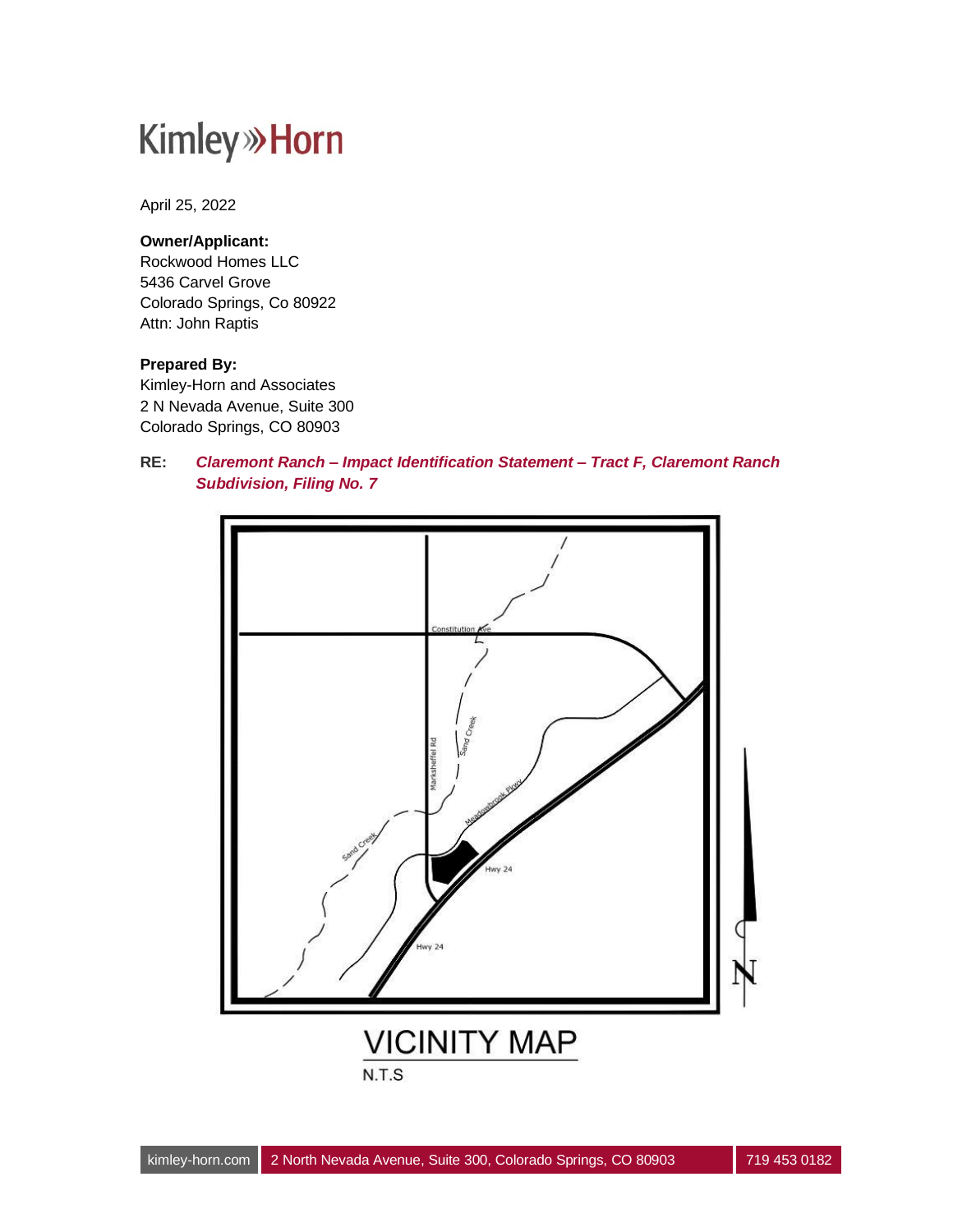### **REQUEST & JUSTIFICATION**

The applicant is requesting that El Paso County accept a Sketch Plan Amendment for a zoning change of Tract F of the Claremont Ranch Subdivision Filing No. 7 from the PUD zone district 'Hotel/Commercial" to 'Multi-Family Residential' (RM-30) with a maximum gross density of 30 DU/AC.

## **SITE LOCATION, SIZE, ZONING**

The Claremont Ranch Sketch Plan (396.32 AC) is generally located at the northeast corner of the Marksheffel Road and U.S. highway 24 intersection. The Sketch Plan is bound by Constitution Ave on the North (and east), SH 24 on the south, and Marksheffel Road on the west. The proposed amendment includes an approximately 9.8-AC parcel located at the southwest corner of the Claremont Ranch subdivision (See Vicinity Map for Details), specifically the SE corner of Marksheffel/SH 24. The 9.8-AC parcel (ID No. 5404304013) is legally described as Tract F Claremont Ranch Subdivision Filing No. 7. The parcel (tract) is in the PUD zone district with Commercial Aviation Development-Overly (CAD-O).

## **EXISTING AND PROPOSED FACILITIES & STRUCTURES**

#### **Existing site characteristics:**

The existing site is vacant/undeveloped land and consist of native grasses and shrubs. There is a large slop that runs along the southern property line. The Site has not been graded and generally falls from southwest to northeast at approximately 2-5% with the southern portion sloping more significantly up to 20% in some sections. As part of the development improvements, the site will be over lot graded before construction commences on the multi-family development. There are no existing above ground structures on-site.

#### **Proposed Infrastructure and Utilities**

The proposed development associated with the sketch plan amendment will include approximately 150 multifamily dwellings, resident parking, landscaping, a stormwater detention pond, and utilities.

Water and wastewater services will be provided by Cherokee Metro District. There is adequate infrastructure along Meadowbrook Pkwy for the proposed development to tie into.

#### **IMPACT IDENTIFICATION**

#### **Potential Hazard Areas**

#### **Hydrologic Features/ Flood Hazard/ Floodplain**

There are no major hydrologic features within the project site. Review of FEMA Firm Panel '08041C0756G', effective date 'December 7,2018' shows the proposed project are is outside of a FEMA flood risk area. The parcel is identified as Zone X – Area of Minimal Flood Hazard.

#### **Wetlands**

There are no jurisdictional wetlands found within the proposed project site.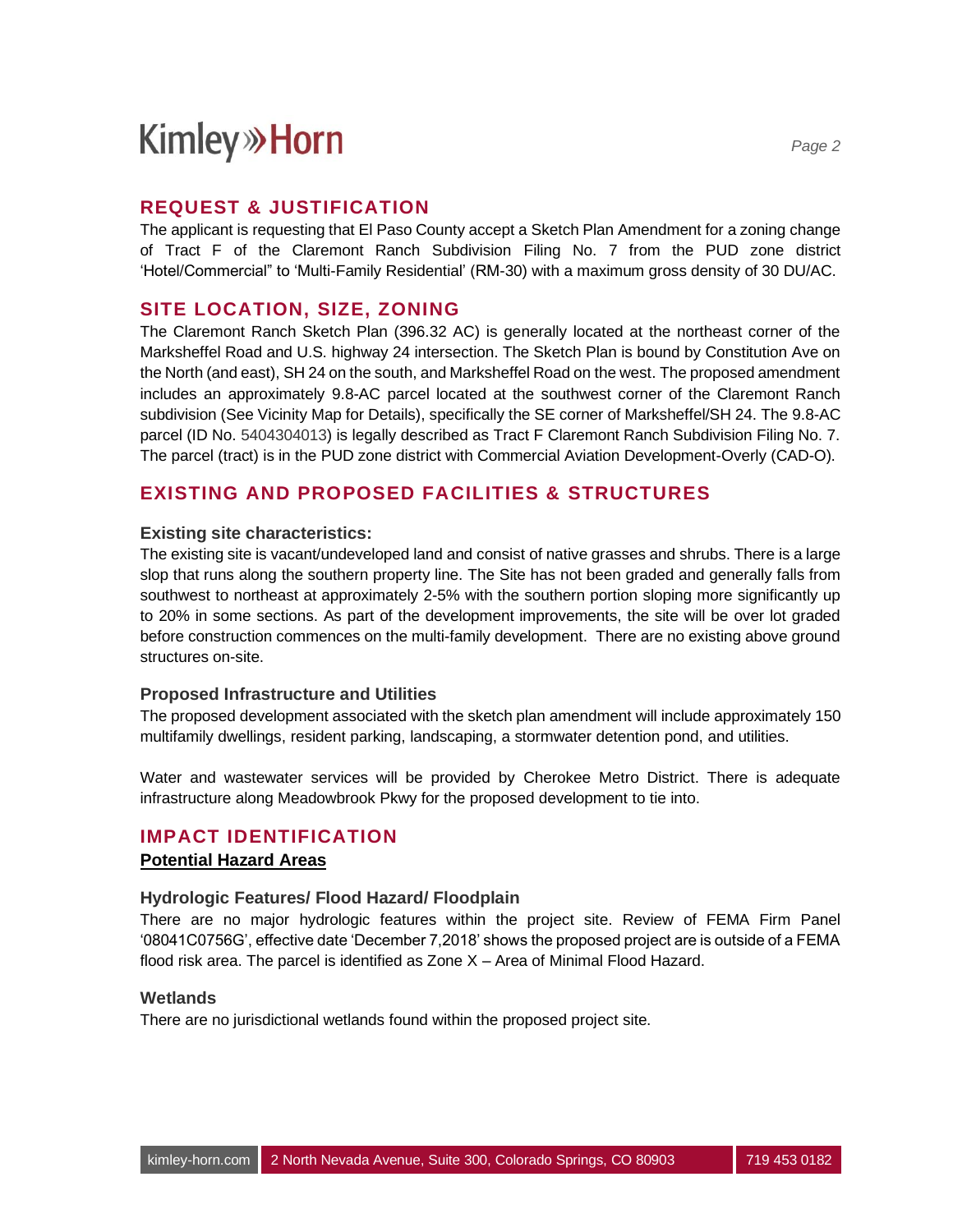### **Geological & Soil Hazards**

There are no anticipated geological or soil hazards associated with this site. Possible geologic hazards encountered at this site may include artificial fill, collapsible soils, expansive soils, areas of erosion, and groundwater. Mitigation would likely be accomplished with the implementation of common engineering and construction practices. At this time a soils and geologic hazard study has not been prepared.

#### **Vegetation & Wildlife**

The proposed project area is designated by the U.S. Geological survey as an area of urban development with no significant vegetation or wildlife.

#### **Sites of Historical Significance**

This site is currently vacant land and has no known historical significance.

#### **Potential Sources**

#### **Air Quality**

The proposed multifamily development is not anticipated to negatively impact air quality. Any air quality concerns during potential earthwork can be mitigated with construction practices. There are no expected long term air quality concerns.

#### **Water**

The proposed multifamily residential development is not anticipated to be a source of water pollution.

#### **Noise**

The El Paso County land development code requires impacts of noise to be minimized to residents. A noise study will be conducted and included along with later submissions. All proposed noise mitigation will be in compliance with El Paso County Land Development Code 8.4.2 Environmental Design Considerations.

#### **Traffic**

Based on the analysis presented in the provided Traffic impark study, Kimley horn believes Claremont Filing 7 will be successful incorporated into existing and future roadway network. The development will have one proposed access point on Meadowbrook Parkway. The access will be a proposed full movement access. The proposed access measures 550 feet from the Marksheffel Drive (measured right-of-way to centerline). the proposed access is expected to meet operational, vehicle queue, and sight distance standards per the Traffic Impact Study and is recommended to remain as proposed. A copy of the Traffic Impact Study has been provided with this submittal.

#### **Social and Visual Impacts**

As for social impacts, the proposed rezoning and associated development will provide the community with high quality reasonably priced home options for working class citizens. Additionally, the site's location allows convenient access to major roadways and commerce areas, as well as local bus routes to support and promote the use public transportation. As for visual impacts, it is recommended by the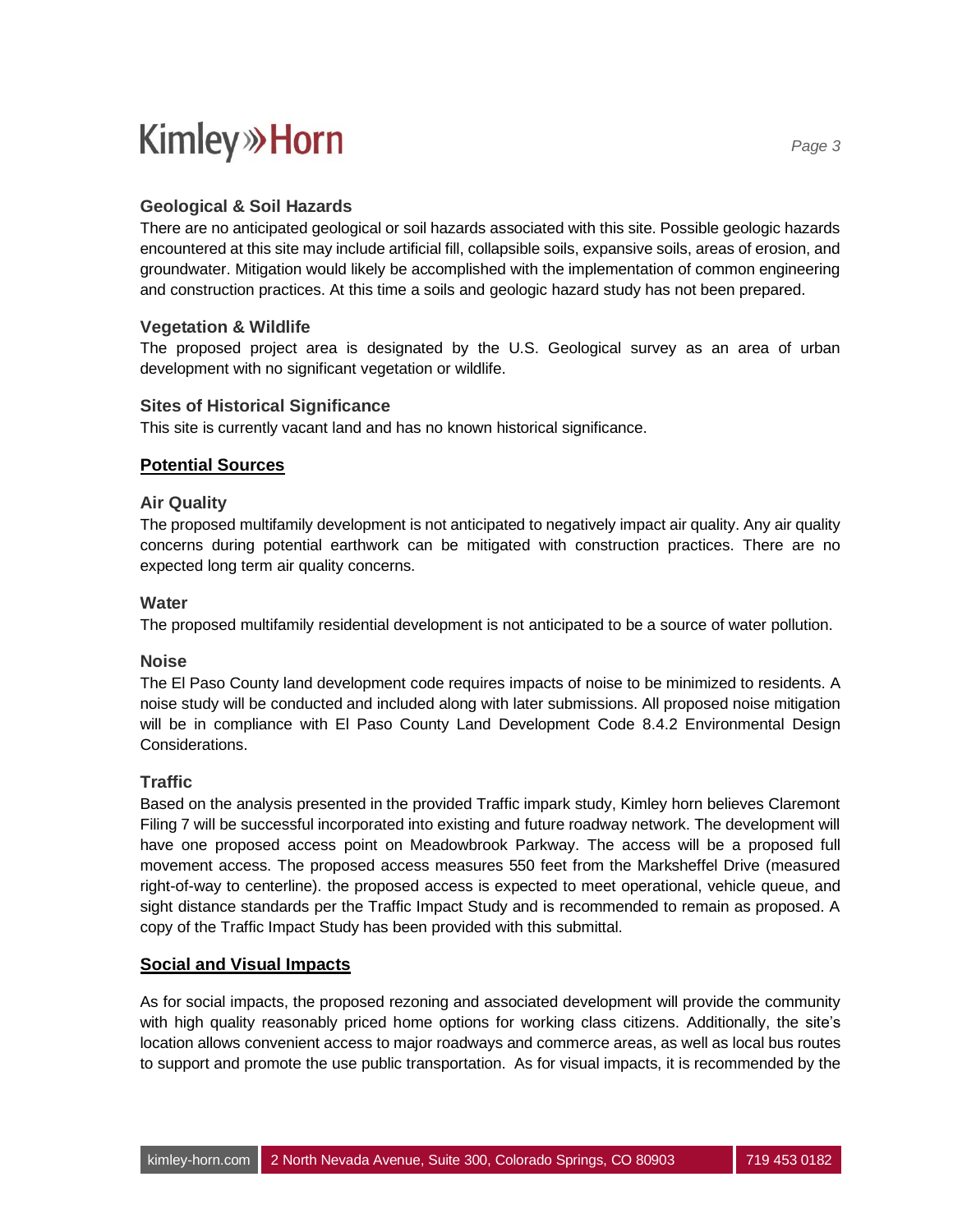County to use transitional uses, buffering, and screening to mitigate any potential negative impacts to nearby residential and rural areas. The multi-family site will provide transition from the existing singlefamily homes to the east and the existing commercial and industrial sites to the west. The required buffers and setbacks per code will be utilized for landscaping opportunities to screen and to add to the aesthetic of the surrounding area.

## **JURISDICTIONAL IMPACTS**

Necessary services to meet the multifamily demands are available and currently serving adjacent and nearby residential, commercial, industrial land uses and densities. Specific services include water/wastewater, fire protection, police protection, public schools for compulsory education, public parks and recreation opportunities, and public drainage/transportation facilities and associated infrastructure.

#### **Districts Serving the Property**

- Water & Wastewater Services: Cherokee Metro
- 
- 
- 
- 
- 
- 
- 

• Natural Gas: Colorado Springs Utilities • Electric Service: Mountain View Electric Association • Fire Protection: Cimarron Hills Fire Department • Police Protection: El Paso County Sheriff's Department • Roads: El Paso County Road and Bridge • Public Schools: Falcon School District #49

• Parks, Trails, Open Spaces: El Paso County, Cherokee Metro

Cherokee Metro District (CMD) provided a letter of commitment to provide both water and wastewater services. "Based on a conservatively low 0% consumptive use of domestic water, the development is expected to produce 27,000 gallons of wastewater per day, representing 1% of CMD's wastewater capacity. This usage is in line with anticipated wastewater demand for this area of the district." Per the Water Resource Report provided by the CMD, the water source has adequate supply to accommodate the proposed multi-family development.

Although the site is outside of the Colorado Springs City limits, Colorado Springs Utilities (CSU) is capable of providing gas to the development. Presently, CSU has the availability to serve the site and there have been no indications through correspondence with CSU that the proposed multi-family will have a significant impact on their system capacities. Additionally, Mountain View Electric Association, Inc. already provides electric services to this region and has stated they are capable of servicing a new development in this area.

As all the utility jurisdictions have confirmed their abilities to service the development of the site, it can be said the services provided to the proposed multi-family development would allow the integration of new development with existing utility infrastructure and new services. The subsequent subdivision and site development plan submittal and review will include detailed reports and analysis of system or service deficiencies if any. Impacted service providers will outline respective infrastructure and/or operational needs to meet projected demands. Coordination between the independent utility entities,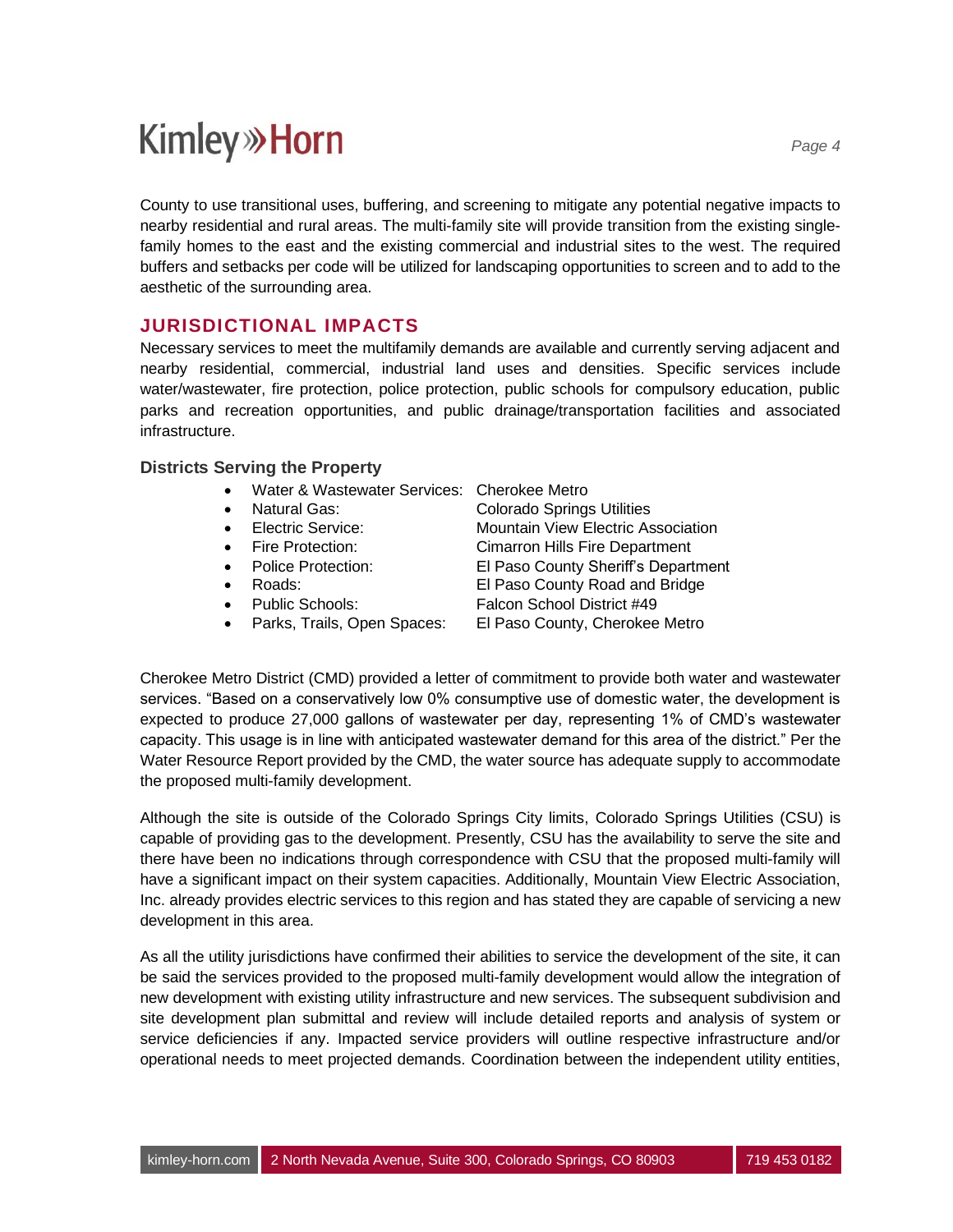the developer, and the county will ensure critical efficiency and effectiveness in service delivery as the development contributes to the growth of the County.

It is understood, if development continues to occur in far lying areas, new fire and emergency facilities may need to be constructed to provide appropriate levels of service as extended response times are a major safety concern. However, the site falls within a serviceable area with adequate existing roadway connections and infrastructure and will not require extended response times or additional emergency facilities. The development will work closely with the County and the necessary first responders during the planning process to design appropriate access suitable to support emergency response times.

Based on the Traffic Impact Study prepared by Kimley-Horn in support of the zone change, the Project is expected to generate approximately 1,038 weekday daily trips, with 70 of these trips occurring during the morning peak hour and 86 of these trips occurring during the afternoon peak hour. Based on the analysis presented in the report, it is believed that the Project will be successfully incorporated into the existing and future roadway network with an adequate level of service per County requirements.

Through the subdivision regulations, the County accepts and holds lands for school sites where the school district may subsequently request transfer of the land upon demonstration of a need to develop a school. In the alternative, a school fee could be collected for each residential lot platted, which can be requested by the school district annually. With these regulations in place, the site can be accommodated and help fund the school system.

Lastly, the site is subject to park fees upon the Final Plat process and therefore can contribute to both the funding of regional and urban parks. These additional funds help maintain existing parks and open space or help fund new projects, positively impacting the County.

#### **Compliance with County Master Plans**

#### **El Paso County Master Plan**

- Compliance with Key Outreach Theme "Lack of affordable housing and a diverse housing stock"
- **Core Principle 2**: "Preserve and develop neighborhoods with a mix of housing types."
	- o **Goal 2.3**: "Locate attainable housing that provides convenient access to goods, services, and employment.

The proposed development conforms with the El Paso County Master plan in providing attainable mixed housing types while aesthetically and functionally conforming with existing surrounding neighborhoods. The proposed development also provides convenient access to goods, services, and employment while creating transition between the existing single family residential to the east and existing commercial and industrial to the west.

#### **El Paso County Water Plan**